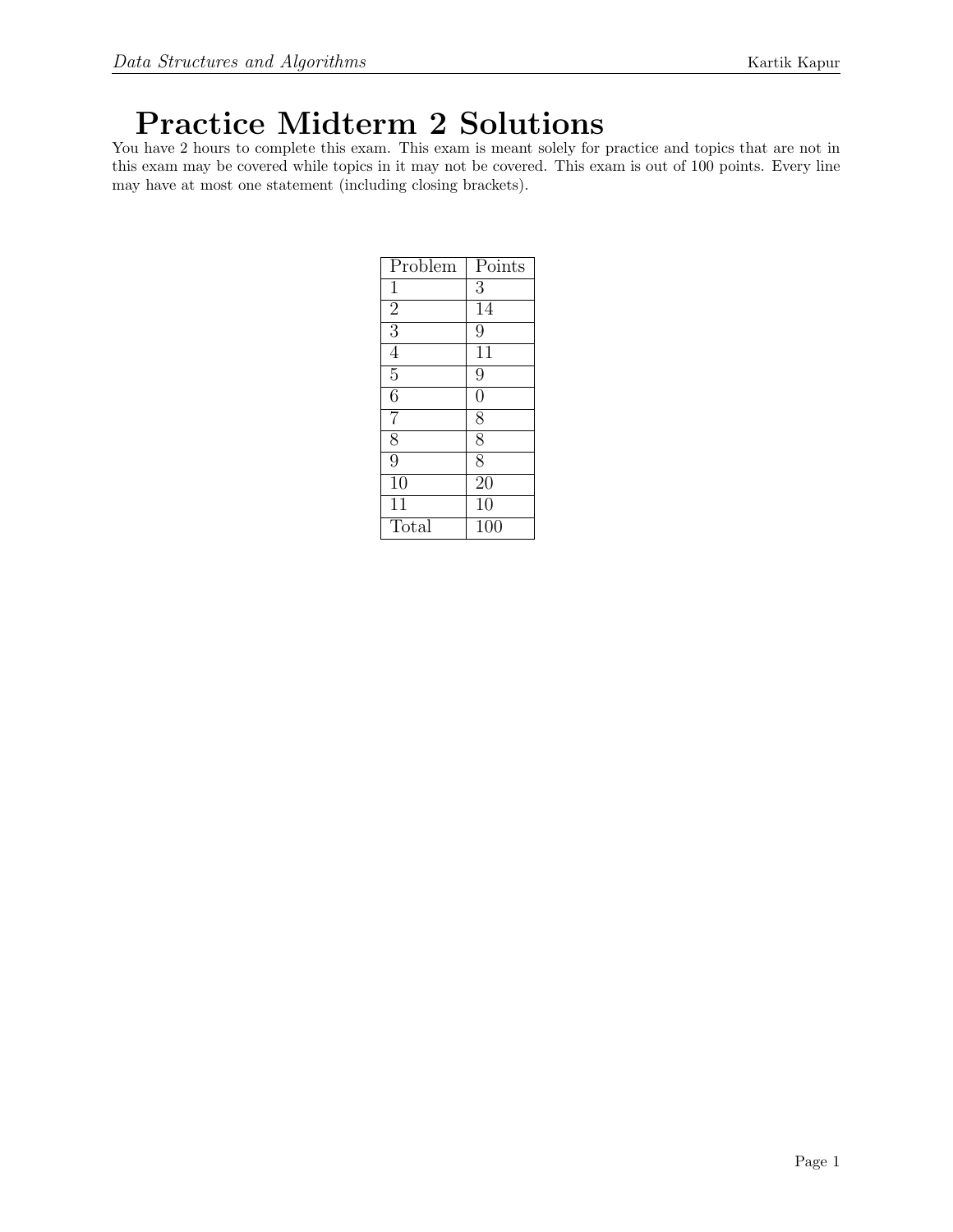## 1 Flash Union (3 pts)

(a) Beary Allen is a fast UC Berkeley student wants to connect the world. He has a set of cities and wants to connect cities and see if they are connected in the fastest way possible. To do this, he will us the fastest Quick Union Data Structure that we have learned. Draw the Quick Union Data Structure in box that corresponds to how the Data Structure looks after all the calls in that box. Note that calls occurs sequentially. This means the Quick Union Data Structure in Box 2 is the starting Structure for Box 3. If there is a tie, break it by making the left tree corresponding to the left item the root.(5 pts)

| Gotham                                                                                                  | Metropolis          | Central City      |
|---------------------------------------------------------------------------------------------------------|---------------------|-------------------|
| Star City                                                                                               | Atlantis            | <b>Coast City</b> |
| connect(Gotham, Star City); connect(Atlantis, Metropolis); connect(Central City, Coast City);           |                     |                   |
| <b>Atlantis</b><br>Gotham<br><b>Central City</b><br><b>Star City</b><br>Metropolis<br><b>Coast City</b> |                     |                   |
| connect(Metropolis, Central City);                                                                      |                     |                   |
| Gotham                                                                                                  | <b>Central City</b> |                   |
| <b>Coast City</b><br><b>Star City</b><br><b>Atlantis</b>                                                |                     |                   |
| Metropolis                                                                                              |                     |                   |
| connect(Metropolis, Star City);                                                                         |                     |                   |
| <b>Central City</b>                                                                                     |                     |                   |
| Metropolis<br><b>Coast City</b><br>Gotham<br><b>Atlantis</b>                                            |                     |                   |
|                                                                                                         |                     | <b>Star City</b>  |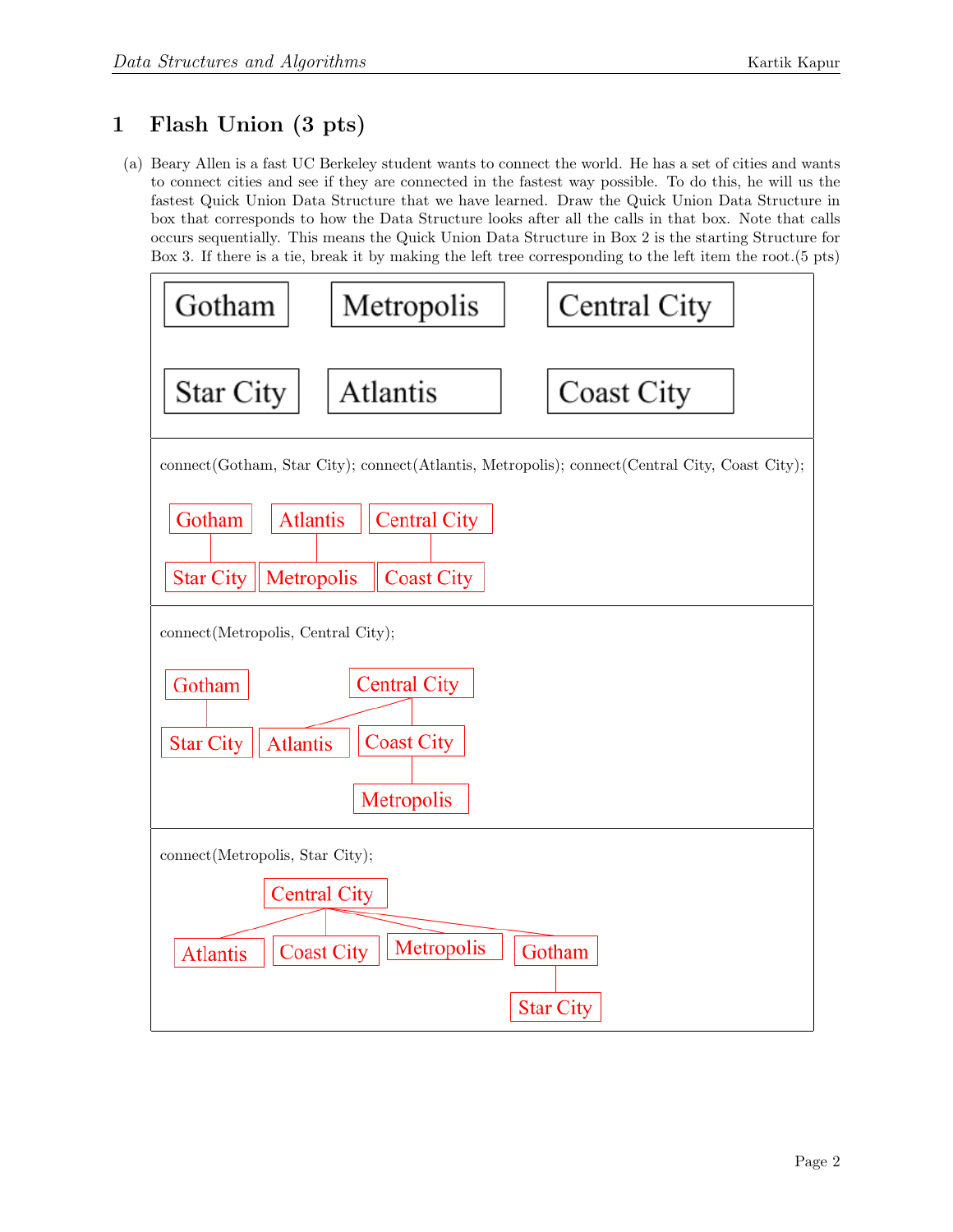## 2 Dat-uhhh Structures (14 pts)

(a) How many nodes would be in the left subtree of a complete binary search tree where height. (2 pts)  $(h) > 0$  and the root starts at a height of 0. Note, if you want to use height in your calculations, you must use the height of the full binary search tree rooted at the original root, not subtrees.

Solution:  $2^h-1$ Explanation: The amount of nodes in a perfect Binary Search Tree is  $2h+1$  - 1 which can be seen via observation. Since the tree is perfect, there will be the same amount of elements to the left and right of the root. This means each time you go down one level in the tree, you "throw away" half the items you are looking at. When looking at the left subtree, we throw away half the elements as well as

(b) How many nodes would be in the right subtree of the right subtree in a full binary search tree (so the tree rooted at the right child of the root's right child). The same assumptions should be made as in the previous problem. (2 pts)

the root which means that we would have 2h -1 to look at in the left subtree

## Solution:  $2^{h-1} - 1$

### Explanation:

This can be seen by drawing a basic binary search tree such as the one above. It probably would have been better to use a larger one than the one provided as, in the tree above, there was only 1 node in the right subtree of the right subtree. The logic follows from the prior problem just extended to the next level.

(c) What is the criteria that a heap must fulfill so that it can be a min heap and max heap at the same time. (2 pts)

Solution: Infinitely many Explanation: The elements can all be the same

(d) Can red-black trees have only black links (so no red links/nodes)? When is this the case? (2 pts)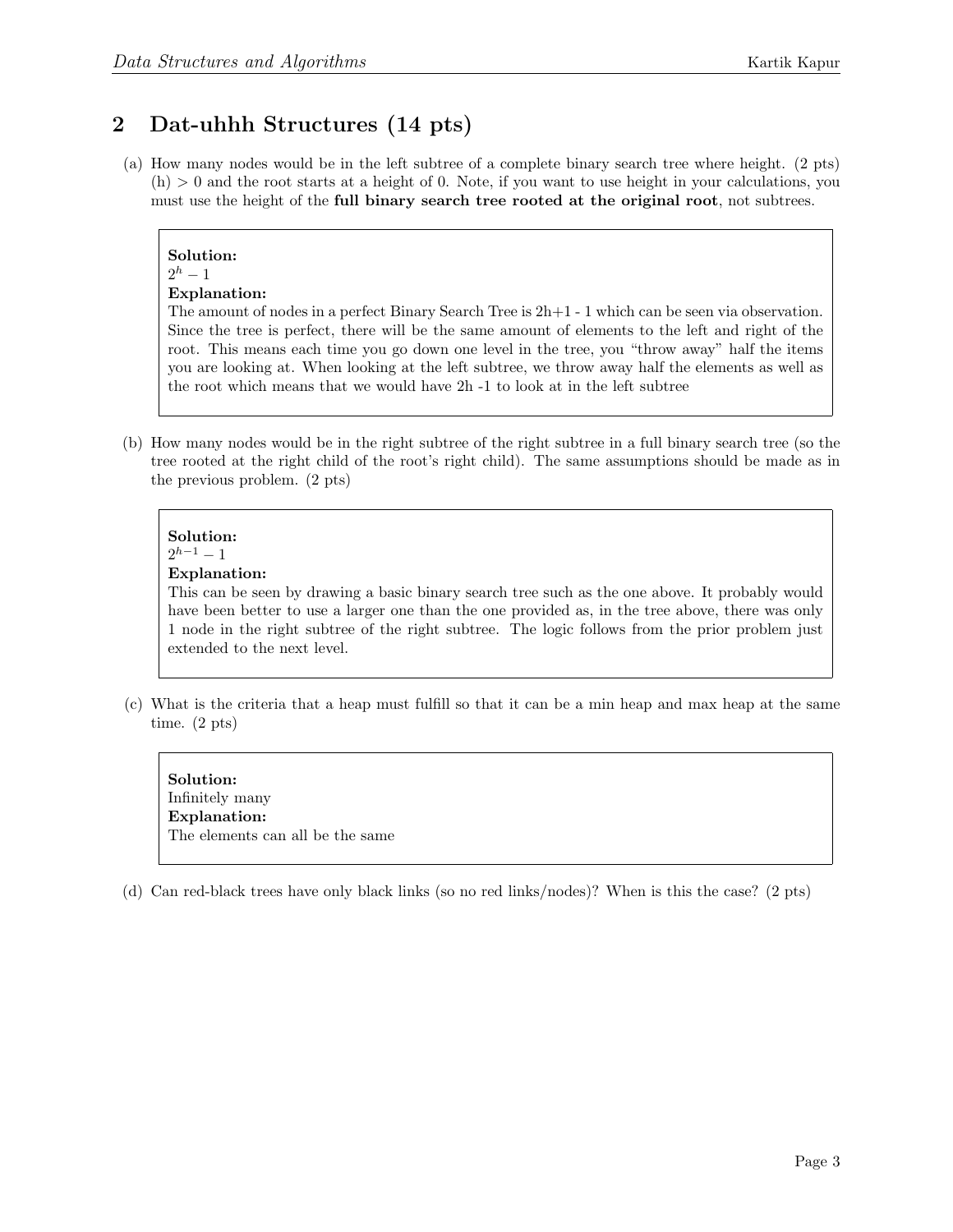Yes, it is possible

#### Explanation:

it is possible for red black trees to only have black links. Think about it in terms of 2-3 trees. Red links in Left Leaning Red Black Trees connect 2 nodes that are part of the same 2 node in a 2-3 Tree. For there to be no red links, there must be no 2 nodes in the 2-3 tree meaning there are only "1" nodes. If this is the case, both the red black tree and 2-3 tree would look like normal Binary Search Trees. An interesting observation that can be made is that, for this to happen, the tree must have 2n-1elements, where n is some integer. This is because, based off our balancing techniques, we attempt to get as close to a  $log(n)$  height as possible. At time where there are 2n-1elements, it is possible to reach exactly  $log(n)$  height, this is done making the tree a perfect Binary Search Tree (complete with leaves on the same level). Try it out on a 2-3 tree or red black tree for verification.

(e) What is the maximum amount of children a "QuadTree" that works in 3 dimensions can have? (2 pts)

### Solution:

8

### Explanation:

 $2<sup>3</sup>$ . We do this since we have 2 possible ways to go for 3 dimensions.

(f) What modification would you have to do to a K-D Tree to account for 3 dimensional nodes? (2 pts)

### Solution:

We would need to alternate every 3 levels instead of every 2. So if our dimensions are x,y,z. We would traverse to left/right based on if x value is smaller or larger, the y value on the second level, and the z value on the third (order doesn't matter but must do all 3 before repeating). Explanation: See above

(g) What is wrong with the following code snippet? Assume that it compiles properly, there is a constructor, and a hashcode method that has a hashcode function works well (spreads everything well). (2 pts)

```
1 Public class Human{
2 \quad \text{int } \text{legs};3 int arms ;
4 @Override
5 public boolean equals (Human no) {
6 return legs = no. legs \&\& arms = no. arms;
7 }
8 . . . .
9 }
```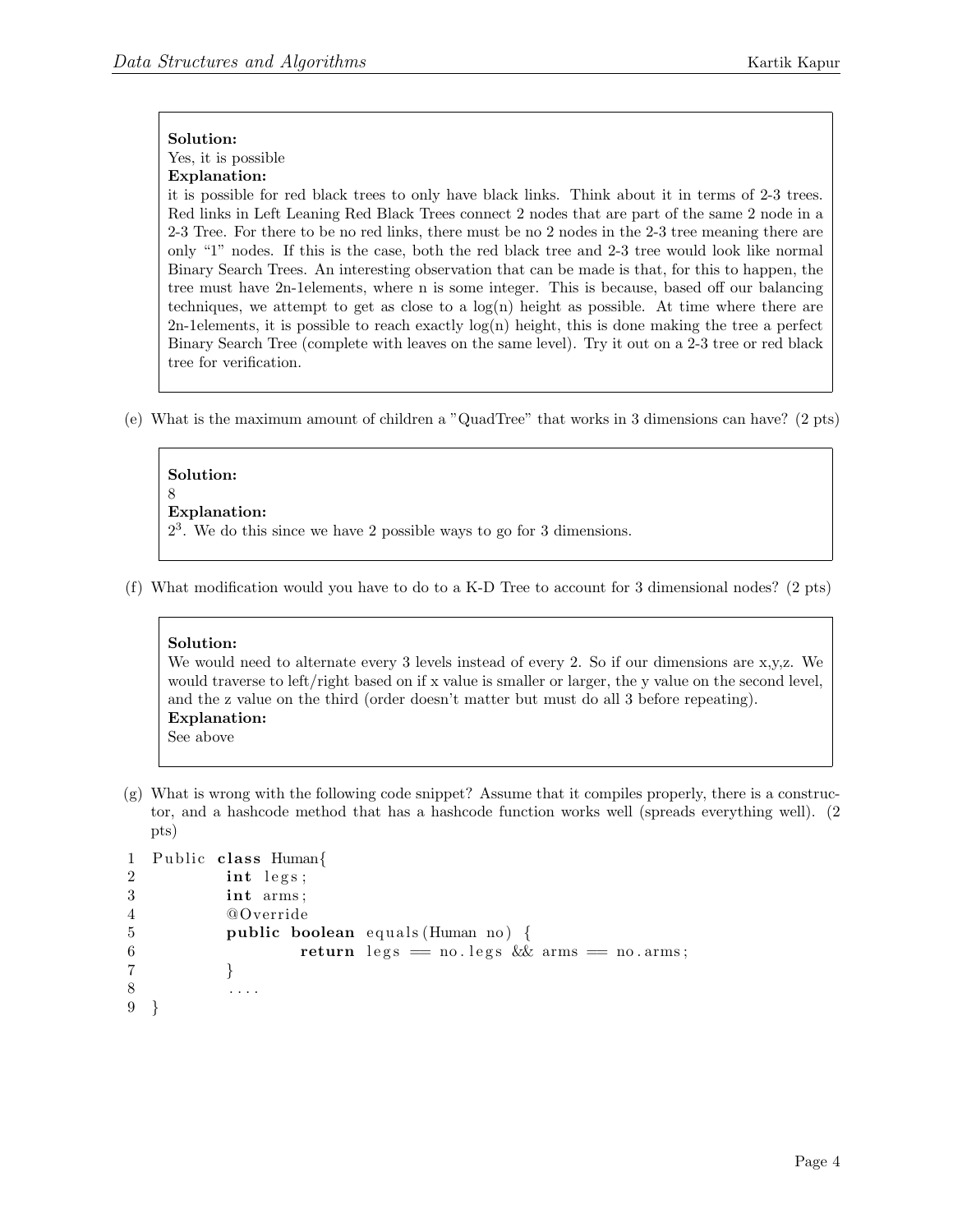The main problem with this code is that the equals does not actually override any methods! The signature is wrong. Normally, the equals takes in an Object not a Human. This will cause errors when a non "Human" is inputted.

Explanation:

See above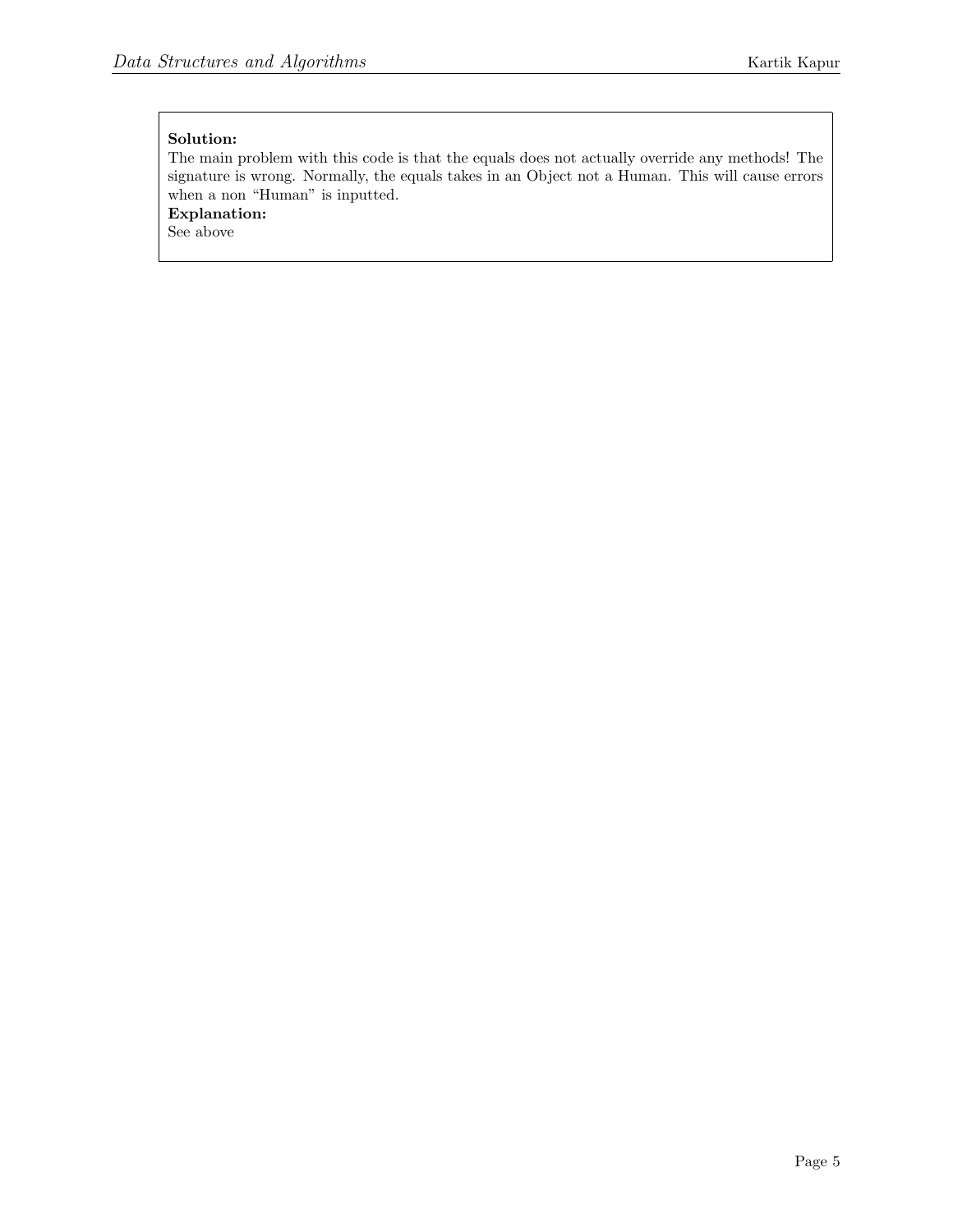## 3 Asymptotics (9 pts)

Write the Asymptotic runtime of the following function. Use the tightest bounds possible. Each problem is worth 3 points.

```
1 public static void mango (int N) {
2 if (N < = 1){
3 return 1;
4 }
5 for \text{int} (i = 0; i < N / 2; i +1)6 System.out.println('you');
7 }
8 mango (N − 1); mango (N−2); \ lie
9 }
```
## Solution:  $O(N * 2^N)$

### Explanation:

We must realize that there are N layers. Additionally, the amount of work done per node is N. The nodes per layer is  $2<sup>i</sup>$ , where i is the current layer, because of the 2 recursive calls. The summation would look as follows:

$$
\sum_{i=0}^{N} N * 2^{i} = N(2 + 4 + 8 + ... 2^{n} = 2N2^{n} = O(N * 2^{n})
$$

```
1 public static void stowb (int N) {
2 if (N \leq 1){
3 return 1;
4 }
5 for (int i = 0; i < (N*1000)/N; i ++){
6 System.out.println("erry");
7 }
8 \text{stowb}(N/4);9 }
```
## Solution:

#### $\Theta(log(n))$ Explanation:

The amount of work done in the for loop is constant (though a very large constant), so we disregard it and just consider it constant time. The amount of layers would be log4N. Since we have constant work on each layer, 1 node per layer, and  $log_4 N$  layers, the runtime is  $O(log(n))$ .

```
1 public static void grongrula (int N){
2 if (N < = 1){
3 return N;
4 }
5 for (int i = 0 ; i < N; i++){
6 for (int j = 0; j < i; j + j
```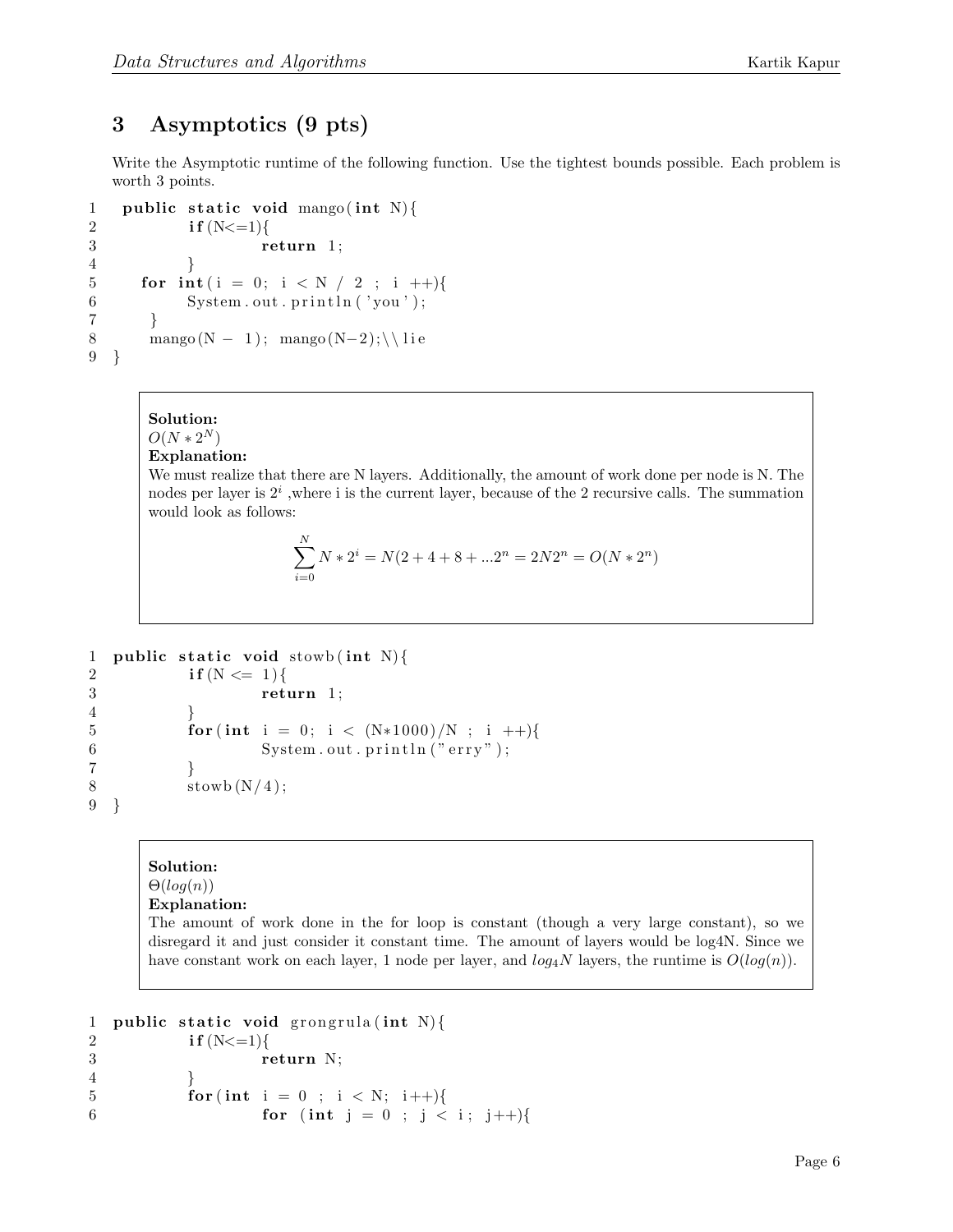```
7 System . out . print ("Huh?");
```

```
8 }
9 }
10 \qquad \qquad \text{group}(N/2)11 }
```
### Solution:  $\Theta(N^2)$

#### Explanation:

The amount of work done in the second for loop is proportional to the work done in the first for loop- for the first iteration, this will be  $N^2$ ; however, we have a recursive loop that we must take into account. The amount of work done per now is  $(\frac{N}{2^i})^2$  or  $(\frac{N}{4^i})^2$ ) where i is the current layer. The amount of layers is  $log(N)$  because we divide by 2 at each recursive call. This makes the summation formula:  $(1)$ 

$$
\sum_{i=0}^{\log(n)} \left(\frac{N^2}{4^i}\right) = \left(\frac{N^2}{4^{\log(N)}}\right)
$$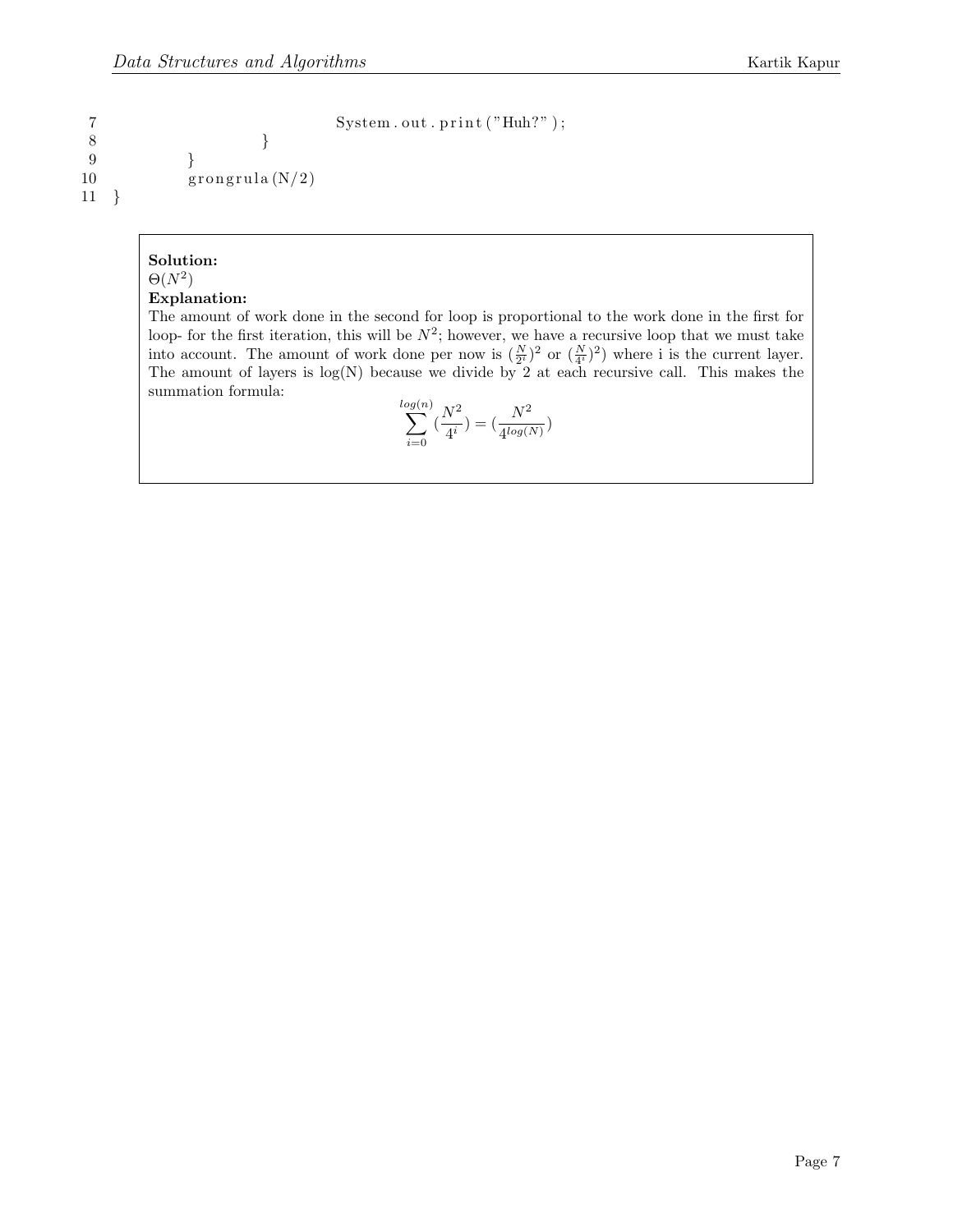## 4 Arithmetic Trees (11 pts)

This problem deals with finding different types of paths inside of a Binary Tree. A path is defined as a set of nodes between any 2 nodes in the tree (This means the root may not be part of a path).

(a) To start off, we will attempt to find the maximum path sum in a Binary Tree. This means finding the path for which the sum is maximized. Your path must have at least one node but can have more. For example, the tree below on the left has a maximum path of  $60+10+8+5=63$ . On the right, we have a maximum path of  $3+50+10=63$ 



You are given 2 methods, a *pathsum* method, which returns the maximum path sum and a helper method pathsumhelper which aids in this endeavor. Below is the api needed for a BSTNode

```
public class BSTNode{
    int val;
    BSTNode left, right;
    BSTNode(int d, BSTNode left, BSTNode right){
         val = d;this. left = left;
         this \text{. right} = \text{right};
    }
}
```
Fill in the code below to finish finding the maxPathSum: (4 pts)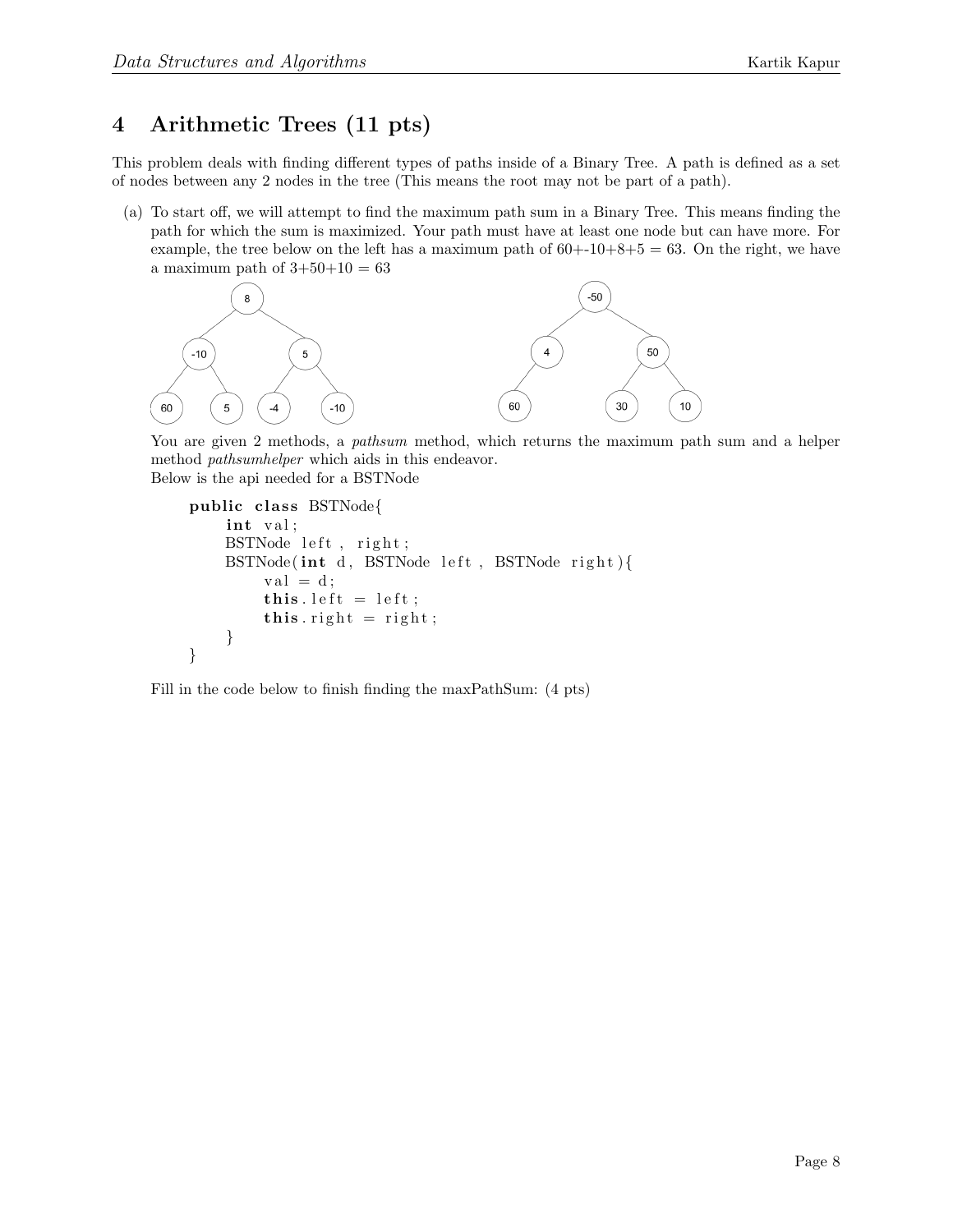```
Solution:
```

```
public class BST \{private int max_s o_f ar = Integer . MIN\_VALUE;public int pathSum (BSTNode t) {
         maxPathSum ( t ) ;
         return max_so_far;
     }
    private int maxPathSum (BSTNode t ){
          if (t = null) {
              return 0;
          }
         \text{int } \text{leftSum} = \text{Math.max}(\text{maxPathSum}(t \cdot \text{left}), 0);\text{int} rightSum = Math.max(maxPathSum(t.right),0);
         max_s o far = Math max(t \cdot val + leftSum + rightSum, max_s o far ;
         return Math.max(t \cdot val+leftSum, t \cdot val+rightSum);}
}
Explanation:
See Above
```
(b) What is the runtime of your algorithm in part a in terms of N where N is the number of nodes in the Tree. (1 pt)

Solution:  $O(N)$ Explanation: We only touch each node once

(c) Now say that instead of a normal Binary Tree, we were dealing with a Binary Search Tree. What optimization could we do to MaxPathSum to speed up our code? No need to write out code just write what you would do. (2 pts)

### Solution:

In a Binary Search Tree, we can use the ordered property to our advantage. Once we see the node 0, or any negative number, we know not to traverse to the right anymore. This will not make an asymptotic difference, but could help your code run faster.

### Explanation:

We only touch each node once

(d) What is the runtime of your algorithm in part c in terms of N where is the number of nodes in the Tree. (1 pt)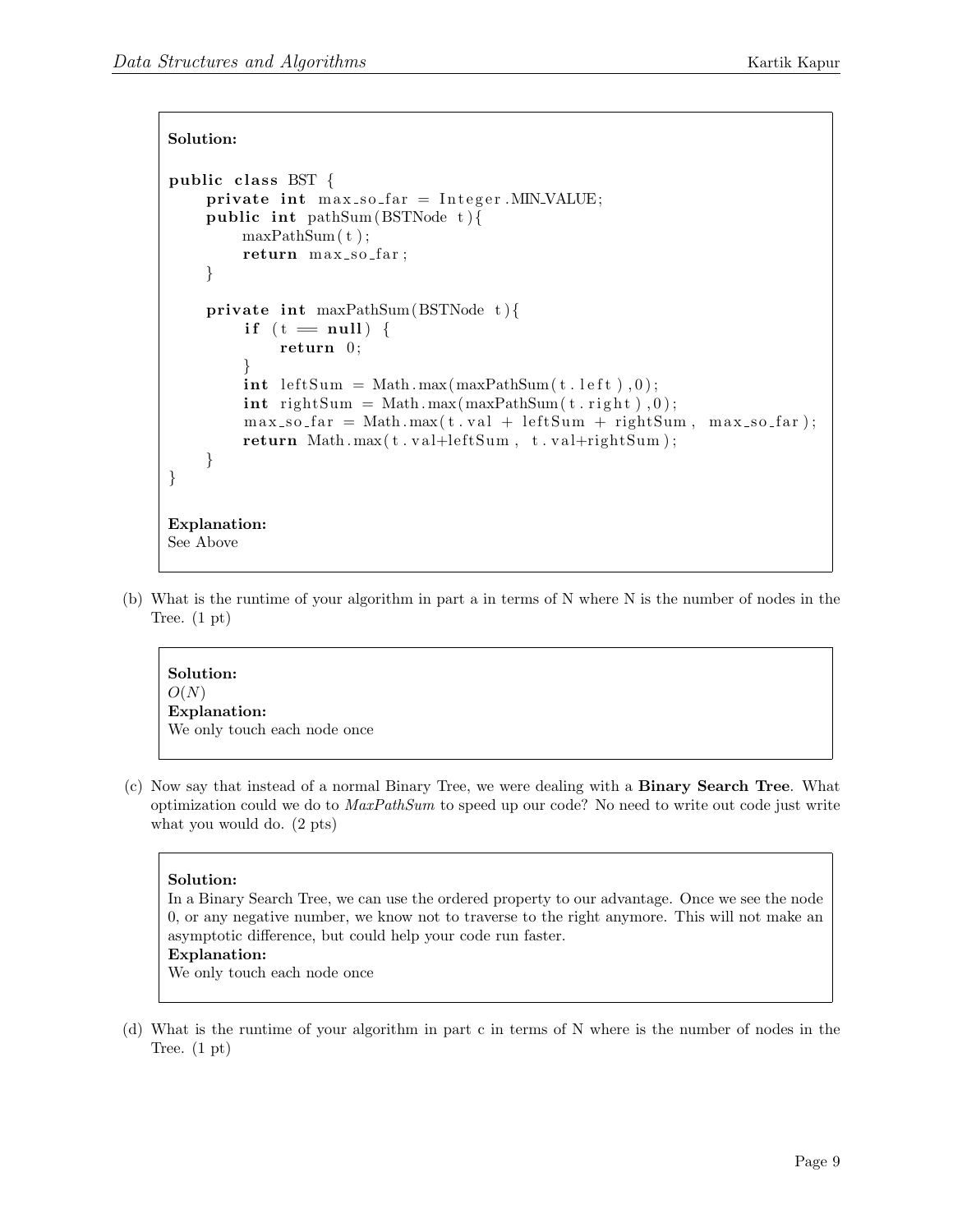## Solution:  $O(N)$

#### Explanation:

We only touch each node once. The optimization is not guaranteed to speed up our traversal at all.

(e) Say we wanted to find the maximum product path in a normal Binary Tree where the maximum product path is defined as a path where the product of the numbers of each node in the path is its maximum value. What would you need to account for? (this is an open ended question) (1 pt)

## Solution:

We would have to account for the fact that negatives can flip the signs which means we would have to store the max and min at any given point since the negative signs can flip this. Explanation: See above

(f) What constraints would we need to have on the nodes of the input Binary Tree such that you could take the above algorithm for finding the max path sum and replace all operations for addition with their corresponding multiplication ones and have it function without any other logic changes. (1 pt)

Solution: We must not have any negative numbers. Explanation: See above

(g) Finally, say we wanted to find the maximum product path in a Binary Search Tree. What optimization could we do to speed it up? (Hint this combines parts c and g).  $(1 \text{ pt})$ 

Solution: Once we reach a number less than 1 we will never go to the left again. Explanation: See above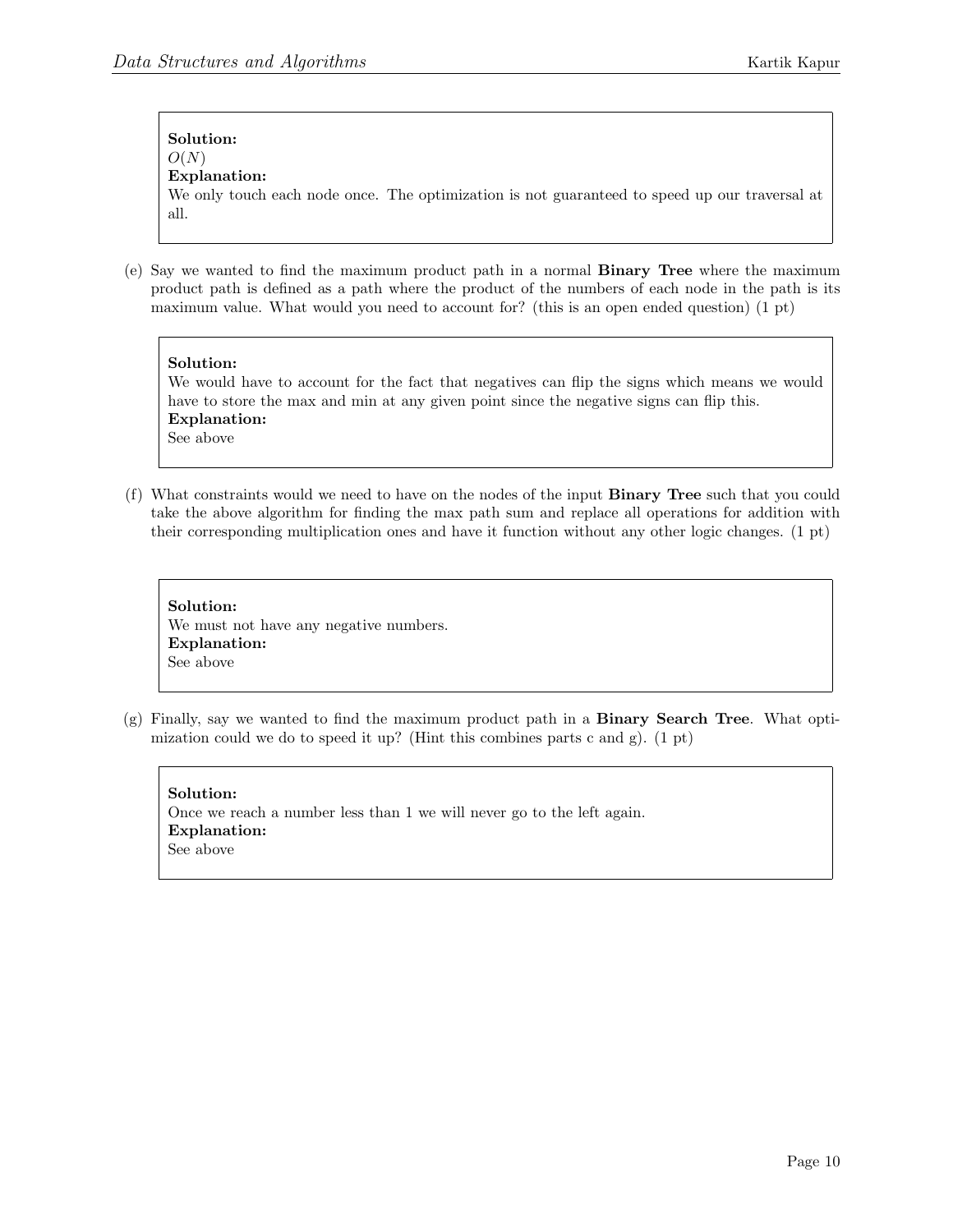## 5 MashedMap (9 pts)

1. We have a HashMap, but a goon did something so that duplicates were not handled properly. This means that multiple versions of a key can exist in our HashMap. Luckily, your hashcode is still intact. In addition to this, the spread of the hashcode is pretty good and it distributes elements fairly evenly.  $(3 \text{ pts})$ 

Determine how long it would take in order to traverse your broken HashMap to find and delete ALL duplicates of ONE key. For example, how long would it take to find the key "macaroni". Provide the runtime (It is your choice what symbol to use) based off our prior assumptions. Give reasons for both runtimes. Correct runtimes with wrong explanations will be given 0 points. (3 pts)

# Solution:

 $\Omega(1)$ 

#### $O(N)$ Explanation:

## The Omega bound is find by the following reasoning:

We have a good hashcode and a good spread, and since the key would be the same, it would always hash to the same bucket, this means that you would have to check very few elements.

#### The O bound is found by the following reasoning: Technically this can happen if every single element in our HashMap is the same. It is not acceptable to say that the hashcode is bad.

2. You know for a fact that your HashMap class is perfect. You spent tireless hours in your 61B Lab making sure you had no flaws in your code of the HashMap. Assuming that your HashMap code is perfect how would this goon be able to ruin your duplicate handling given that he can only input items into your HashMap? (3 pts)

## Solution:

A change in the equals method for the item being hashed would result in the duplicates not being handled. Your equals method normally goes through the bucket to check if the element is not working, but if your equals method does not work, it won't realize there is a duplicate.

A NOT acceptable response would be that the hashcode function was screwed up as in the original problem it was stated that it remained intact. Explanation: See Above

3. Pretend that you did not remove the duplicates from the faulty HashMap and you wanted to keep track of how many times each key was inside of the HashMap. How would one do this? We would like our solution to be as fast as possible. (3 pts)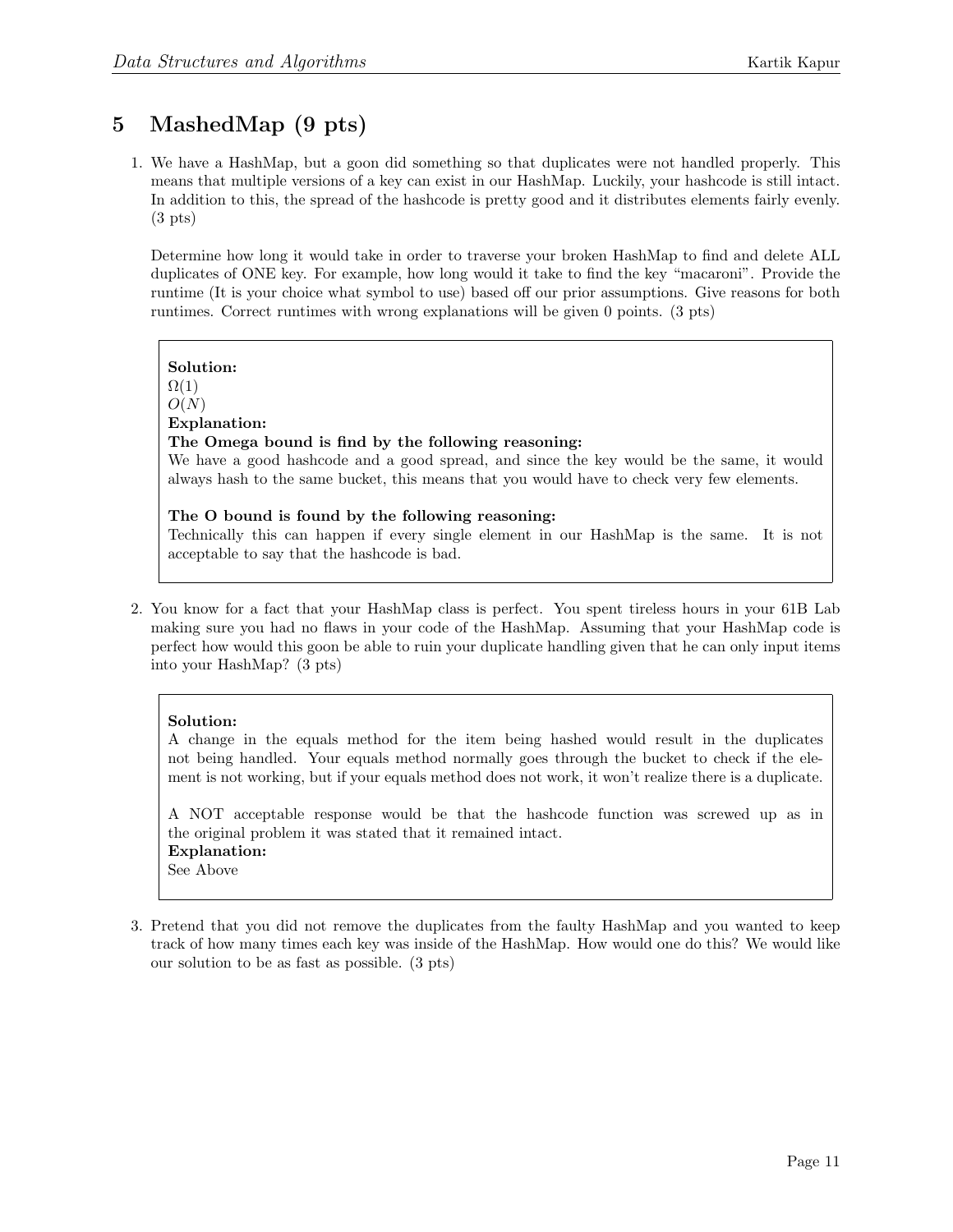The most intuitive way would be to create a HashMap where you insert elements as you go through the original HashSet. The element would be a node that has a the key and a value that is the count. Every time you found a duplicate, you would find the node with the corresponding and increment the value by 1. This would take  $\Theta(1)$  because we would use the SAME hashcode that was provided to us earlier in the problem. The overall runtime as a result would be  $\Theta(N)$ Explanation:

See Above

## 6 Riddle Me This (0 pts)

What president wears the biggest hat?

Solution: The one with the largest head Explanation: People with big heads have big hats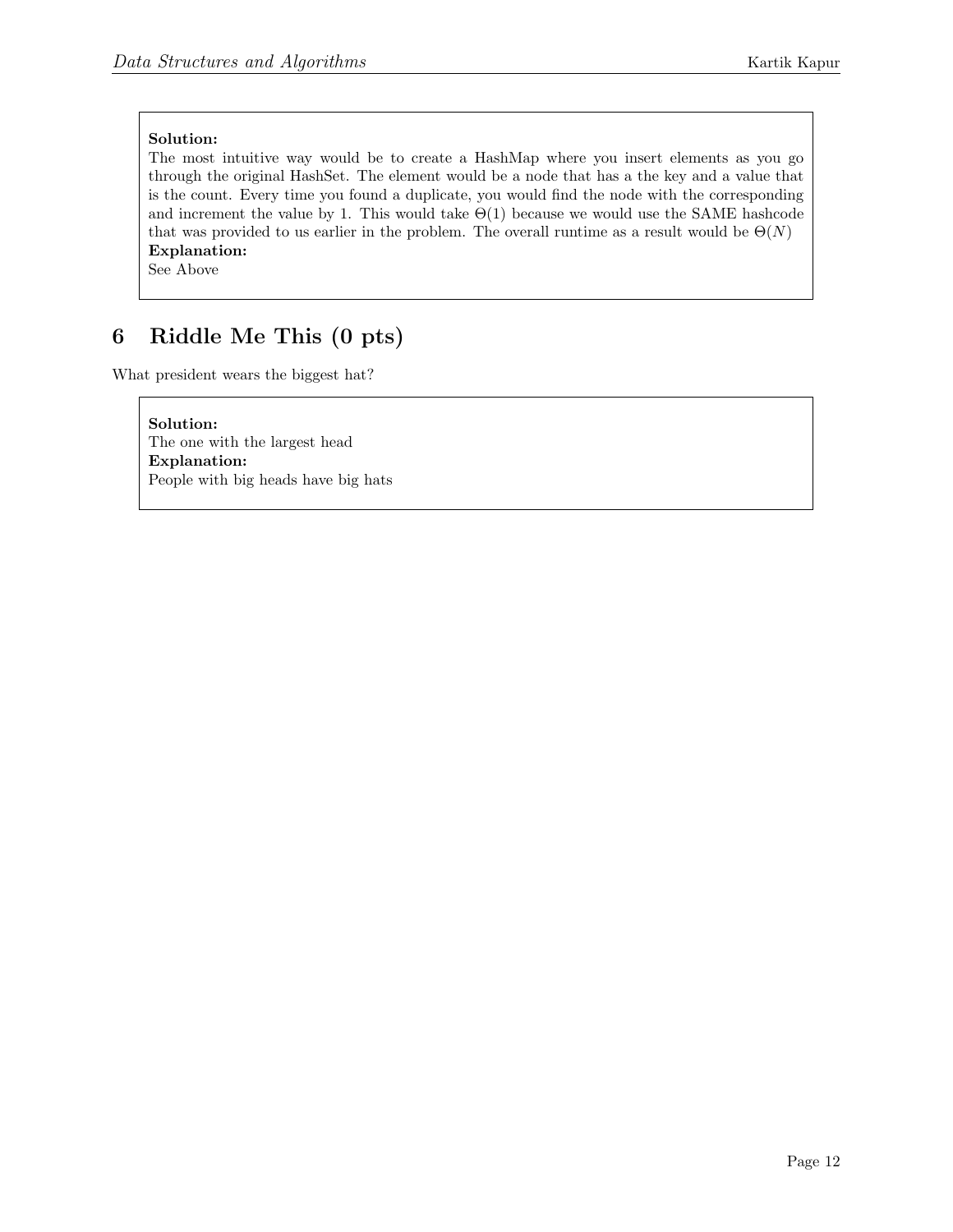## 7 Runtimes not Finished Call that Not Done Times (8 pts)

Write all runtimes in Theta if there is a tight bound, if there is not, write your runtime in terms of Omega and O. Assume nothing other than what is given in the problem.

a) Runtime of putting N presorted keys (with no duplicates) into a binary search tree. (2 pts)

## $\Theta(N^2)$ Explanation: The items are presorted (either least to greatest or greatest to least) and this means that the Binary Search Tree will end up looking like a LinkedList

b) You have a minheap and you will perform deleteMin operations until the min-heap is empty. Whenever an element is deleted, it is added to a Binary Search Tree. (2 pts)

## Solution:  $O(N^2)$ Explanation:

Deleting the min takes  $log(N)$  time and you perform that operation N times. The  $N^2$  comes from the worst case runtime of inserting into a Binary Search Tree being  $O(N)$  time and that operation is performed N times  $(N*N = N2) \cdot O(N^2 + N log N) = O(N^2)$ 

c) Inserting N elements into a HashMap that all have the same key and different values (2 pts)

## Solution:

 $\Theta(N)$ 

## Explanation:

You insert N elements and since HashMaps allow for no duplicates, you will never have more than 1 element in your HashMap.

d) Given an array sorted from least to greatest (lowest index on left, highest index on right and no duplicates). Iterate through the array from left to right and at each index, insert the corresponding element into a stack. Finally, pop every element from the stack and insert it into a maxheap. (2 pts)

## Solution:  $\Theta(N)$

### Explanation:

The items are presorted and since it is put into the stack, the greatest elements are always above the smaller elements. As a result, no swimming will ever need to be done. We put N elements into a stack, pop off all N elements and insert them into a heap with no swimming so N insert operations. This results in 3N or  $\Theta(N)$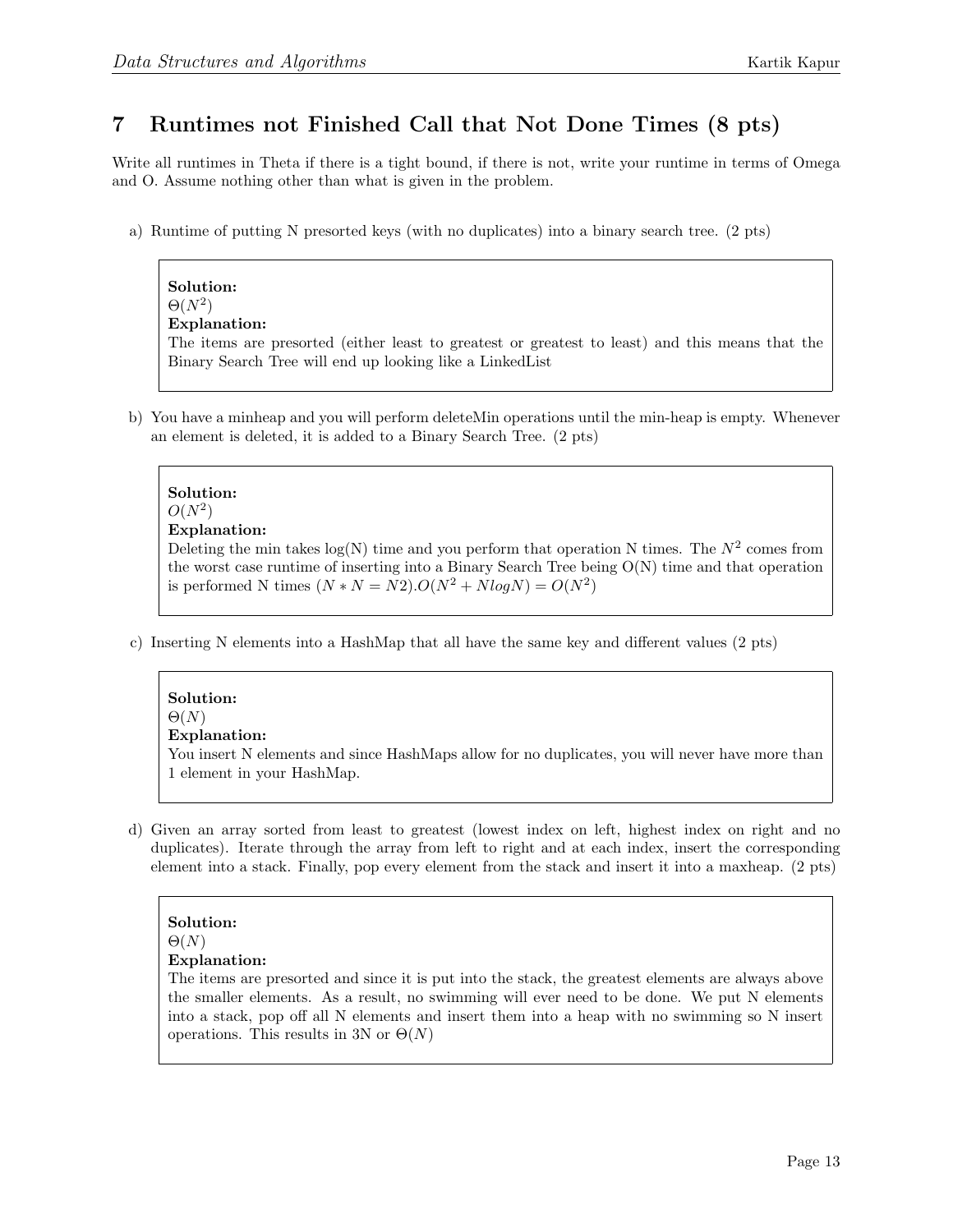## 8 Rotations and Flips

a) What series of inserts would result in a perfectly balanced binary search tree for the following input: 1, 2, 3, 4, 5, 6 , 7 , 8 , 9 , 10, 11, 12, 13, 14, 15. Draw the resulting tree (2 pts)



#### Explanation:

One way to make this problem a bit less overwhelming is to perform binary search. Find the middle element and then make it the root, then make its left child the middle element of the left partition and the right child the middle element of the right partition.

Another way this could be made a bit easier to approach is construct a 2-3 tree and see where the nodes get promoted to. It decreases the randomness and allows you to do it relatively quickly.

b) Delete the item 12 from the above Binary Search Tree and draw the results. (2 pts)



To do this, you want to do the "hibbard" deletion where you find the smallest item on the right side of the element (or largest on the left side) and then swap it with the item.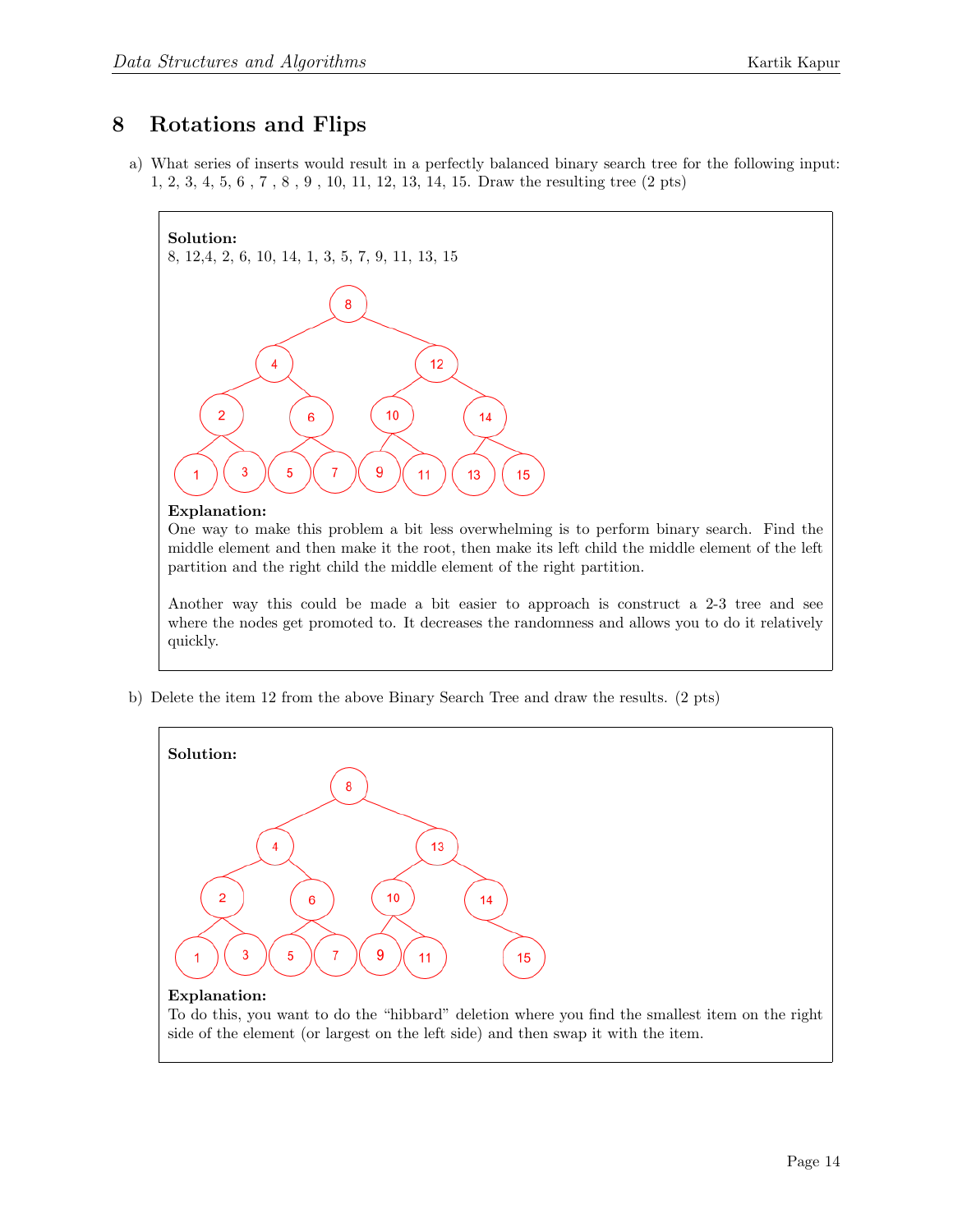c) Insert 7 into the following red black tree. Show your steps using the red-black tree method for full credit.  $\frac{1}{2}$  credit will be given for converting into a 2-3 tree and back. Denote red links with a dotted line. (2 pts)



d) How many rotations that will occur if you insert 5.5 into the original red black tree? (2 pts)

### Solution:

4

### Explanation:

You insert 5.5 to the right of 5. Because red links cannot be on the right, we will rotate 5 to the left. Then we need to rotate 5.5 to the right since we would have to red links in a row. From there, we have a red right link so we do a color swap yielding a root with left and right red links. We do one more color flip and are ok then. You could also get this problem you simply do one more rotation then you get the above red black tree.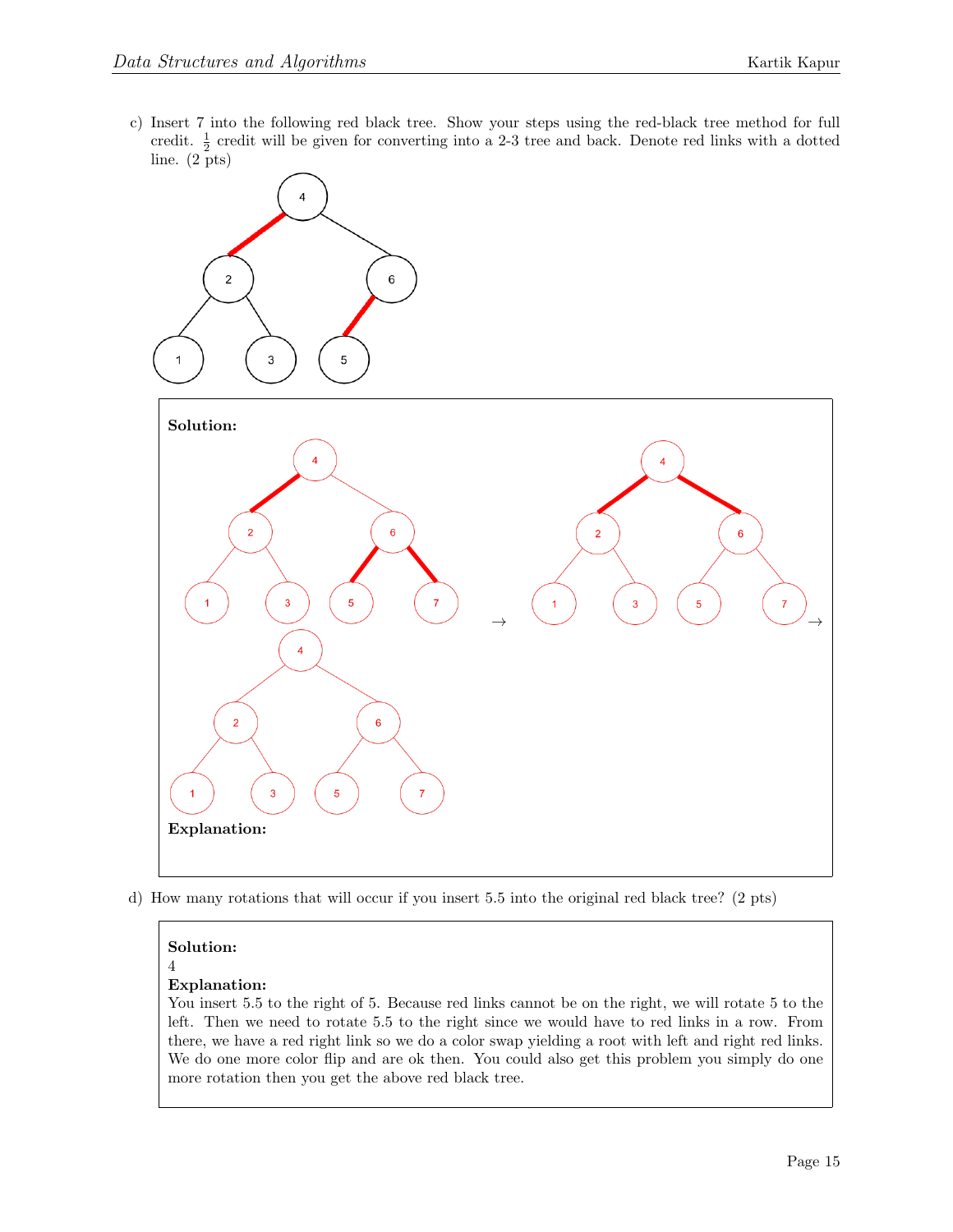## 9 Graphical Blow to the Jaw (6 pts)

We have dealt with Breadth First Search in the class. Now we will go over another similar problem, bidirectional Breadth First Search. The jist of this problem is that we want to see if a path exists between 2 vertices in a graph. Instead of doing normal Breadth First Search, we choose to run 2 Breadth First Searches concurrently– one from the start vertex and one from the goal vertex. We then return the vertex that the searches intersect on. If the 2 vertices are not connected, we return -100. For example, in the below graph, we would return 1. Don't worry about accounting for odd lengths (they don't matter).



You will have to fill in 1 method to fill, *bidirbfs*, which takes in a source vertex s and a goal vertex g and returns the output of bidirectional BFS (the point at which the two BFS's meet). In addition to this, there is a helper method, iteration defined for you– cross it out if you choose not to use it.

Below are some methods for a graph that may be useful. Note all vertices are nonnegative consecutive integers in this problem  $(0,1,2,3,...N)$ .

```
degree (int v); \Re Returns the degree of some vertex v.
V(); \Re Returns the number of vertices in a graph
E(); \Re Returns the number of edges in the graph.
adj(v); \Returns an iterable with all the vertices adjacent to v
addEdge(int v, int w); \{\Adds\} an edge between vertices v and w
public class BiDirectionalBFS {
    Graph G;
    private class BFS \{Queue < Inter>Integer > queue;boolean \vert \vert marked;
        BFS(int count, int source)marked = new boolean [count];queue = new Queue < Integer > ();
             queue . enqueue ( source );
             marked[source] = true;}
    }
```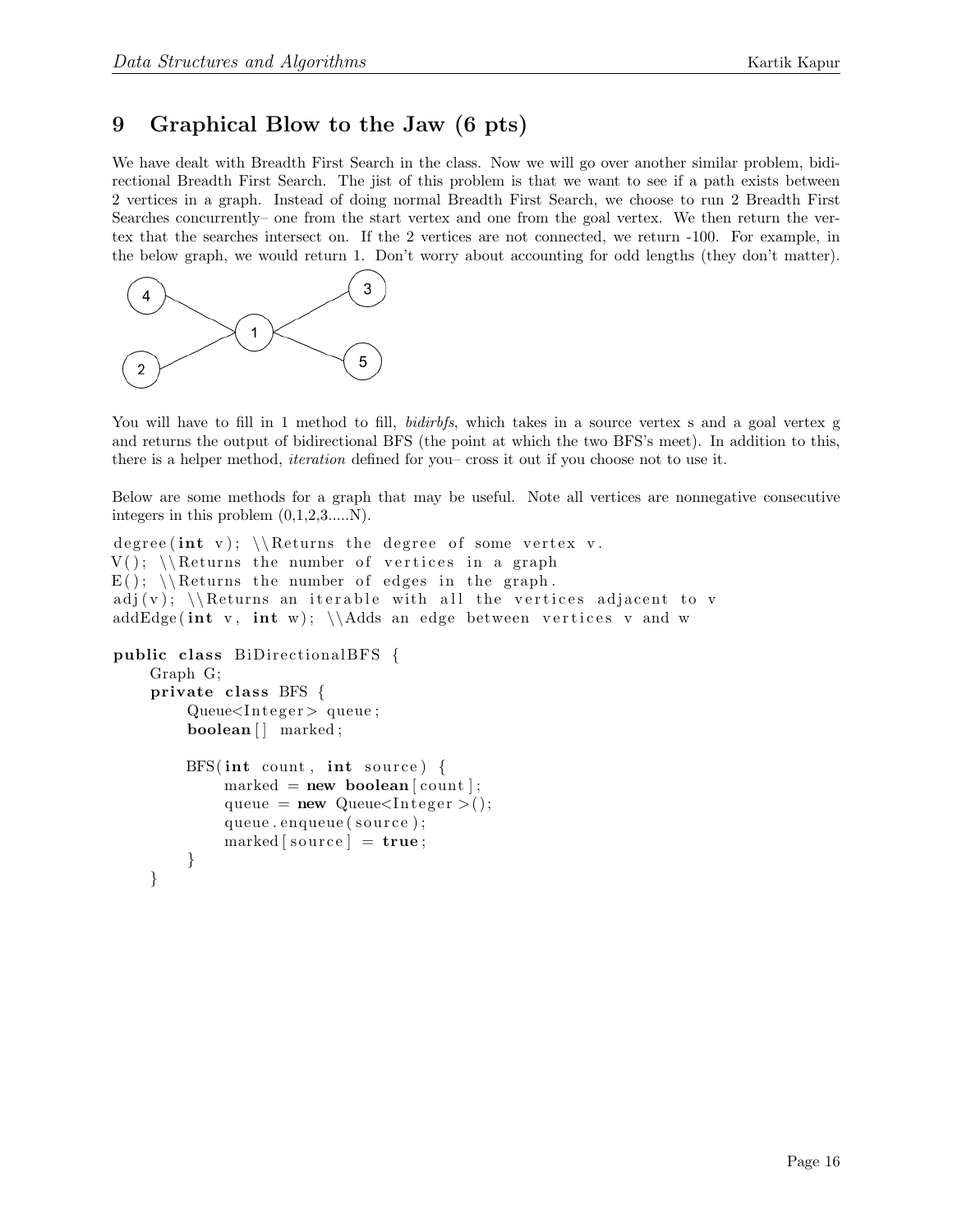```
Solution:
    private int iteration (BFS curr, BFS other) {
         int v = \text{curr} \cdot \text{queue} \cdot \text{dequeue} ();
         for (int w : G.add(v)) {
              if (curr.marked [w] = false) {
                  curr . marked \overline{w} = true;
                  curr. queue. enqueue(w);
             }
             if ( other . marked [w] = true) {
                  return w;
             }
         }
         return -1;}
    public int bidirectionalbfs (int s, int g) {
         BFS sbfs = new BFS(G.V(), s);
         BFS gbfs = new BFS(G.V(), g);
         while (!s\text{ bfs}.queue.isEmpty()) {
             int v1 = iteration(sbfs, gbfs);int v2 = iteration(gbfs, sbfs);if (v1 := -1) {
                  return v1;
             } else if (v2 := -1) {
                  return v2 ;
             }
         }
         return -100;
    }
Explanation:
N/A
```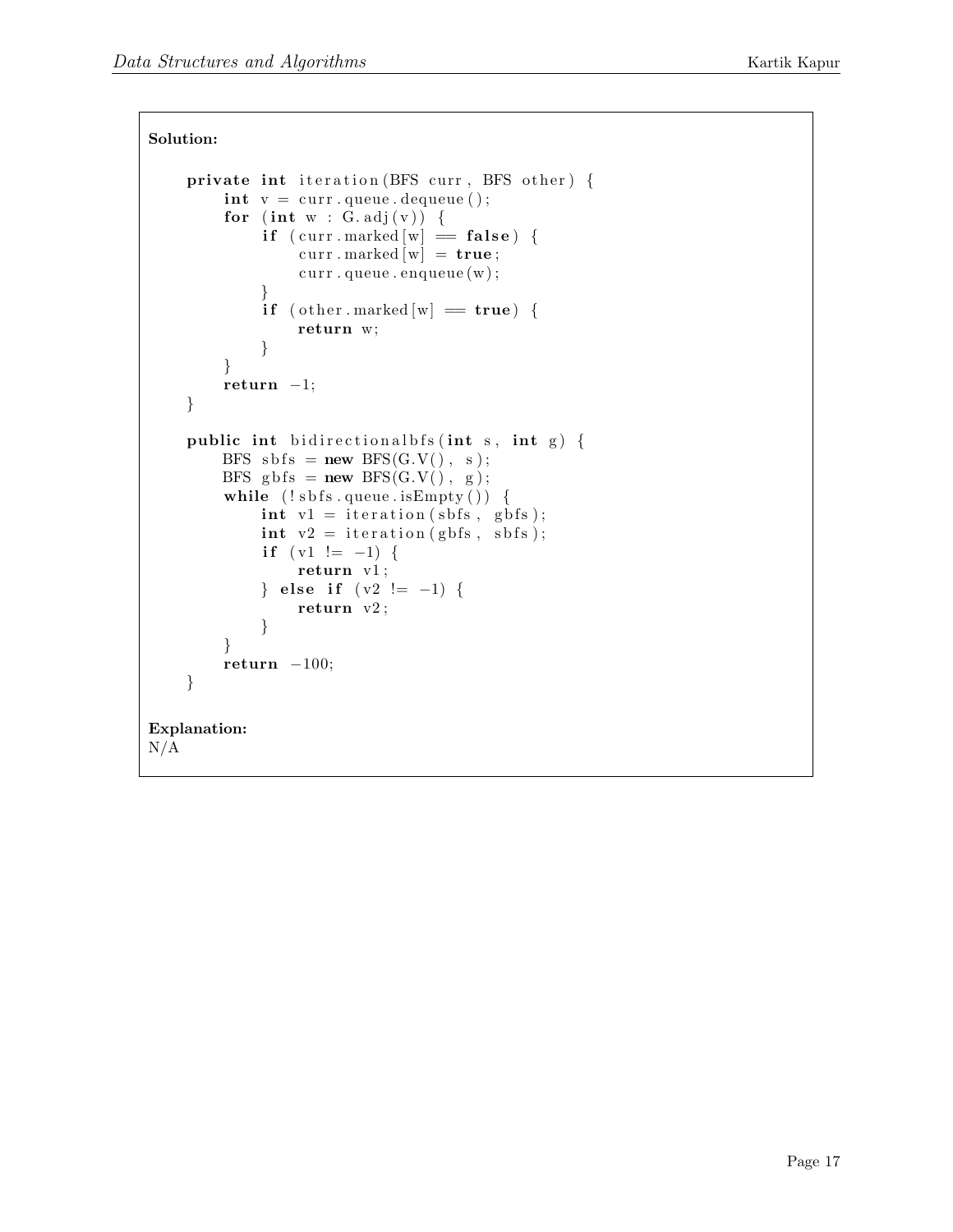## 10 Josh's 61BBQ and Foot Massage (20 pts)

You are the Chef at a famous restaurant, *Josh's barbecue et Massage des Pieds*<sup>[1](#page-17-0)</sup>. In your restaurant you have N possible menu items and you have M customers who come every day (you're a really good cook in this world). Each customer has a specific I.D number going from 1 to M.

You have a specific policy– once one customer has had one item from your menu, no one else can have it. To be fair, you have asked to customers to rank each of the  $N$  items with an integer from 1 to 100, where 1 is "61Bad" and 100 is "61Best". For every number between 1 and 100 a customer can rank  $\frac{N}{100}$  items with that number; in other words there will be items that a customer ranks with the same number.

Every day, you will go through the customers in order of their I.D (from 1 to M) and create the order corresponding to the item which they rank the highest (as close to 100 as possible) that has not yet been picked. Once all menu items have been finished, you close your restaurant.

Your goal is design a system that does the following:

- Instantiating the preferences for all customers' preferences should take  $O(MN)$  time
- Pick the item a customer should eat in  $O(1)$  time
- After picking the item a customer should eat, it should be removed from everyone else's options in  $O(M)$  time.

Use the below space to describe how you would use Data Structures we have learned in class (Arrays, LinkedLists, Stacks, Queues, Weighted Quick Union, Binary Search Tree, Priority Queues, Tries, Hashtables, 2-3 Trees, Red Black Trees, Quad Trees) to complete the problem.

<span id="page-17-0"></span><sup>&</sup>lt;sup>1</sup>See the following link for more information on the restaurant <https://tinyurl.com/JoshBBQ>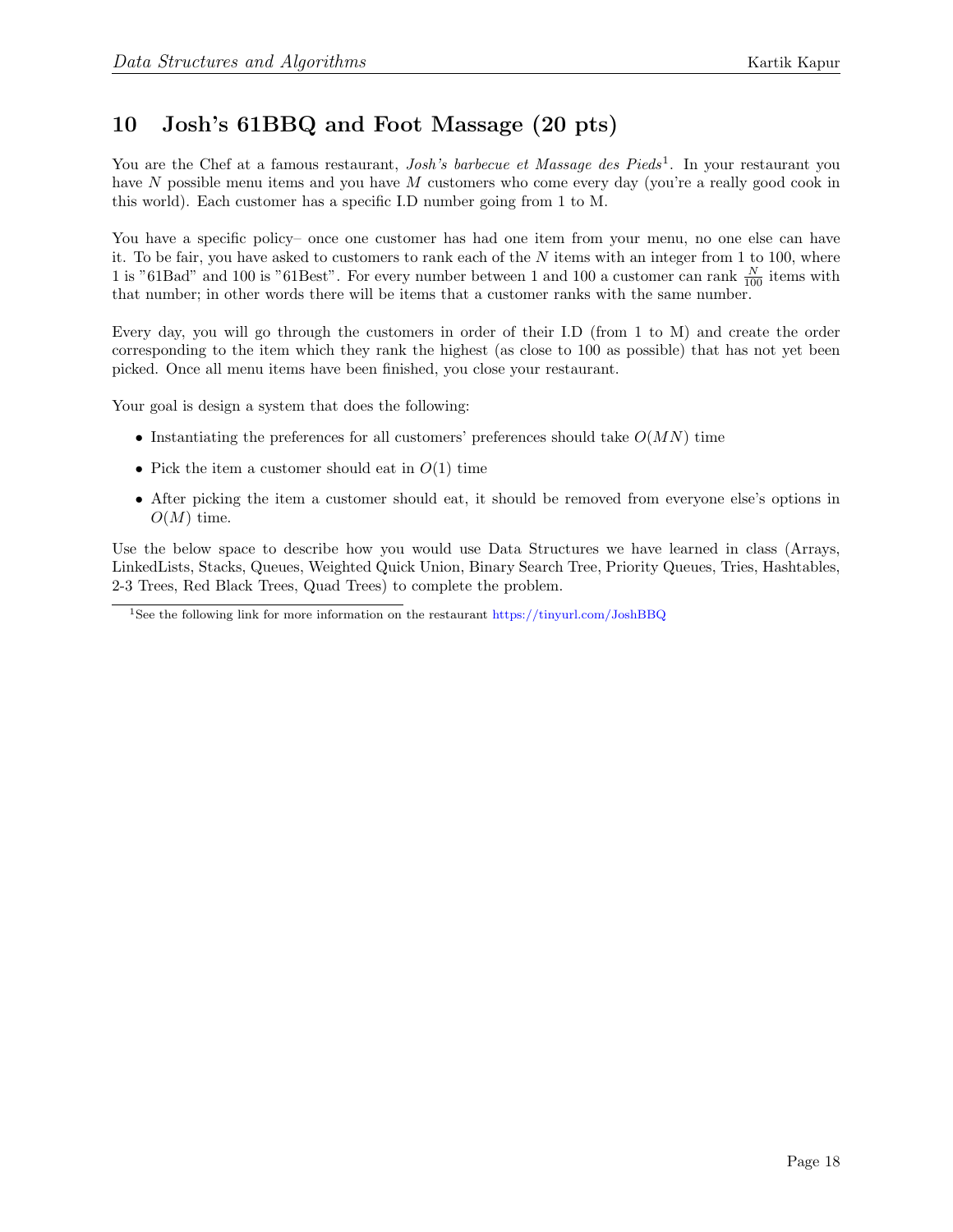The setup is as follows:

- For each food item on the menu, create a wrapper class which has M Doubly LinkedList dummy elements (1 for each customer). The dummy element should also have some mapping back to the original food item.
- Create a Hashmap which contains a User Object.
- Inside each User Object create a Priority Queue of Doubly LinkedLists where  $LinkedList_{10.5}$ corresponds to all the foods which customer number 10 ranked as 5.

The way we go through our algorithm is as follows:

- 1. Every day you iterate through the numbers 1...M.
- 2. For the ith number in this list, you use your hashmap (or array) to get the ith user's priority queue.
- 3. In the Priority Queue you peek the top element and you remove the first node in the LinkedList. Call this node  $p$ . Thir process is  $O(1)$  since getting from a Hashmap and peeking from a Priority Queue is  $O(1)$
- 4. Using your mapping, you go back to the original food item for p and iterate over all the other dummy nodes that were created in it and remove these nodes from their corresponding LinkedLists in the other  $1...i-1, i+1...m$  Priority Queues.
- 5. In addition to this, once a LinkedList is empty for some PriorityQueue, we want to pop it off the PrioirtyQueue since it no longer has any valid food choices. Because our Priority Queue only has 100 elements total, this is constant time. Removing all the nodes corresponding to a food only takes  $O(M)$  time because removing a node from one LinkedList takes  $O(1)$ time and popping from our Priority Queue is  $O(1)$

# Explanation: